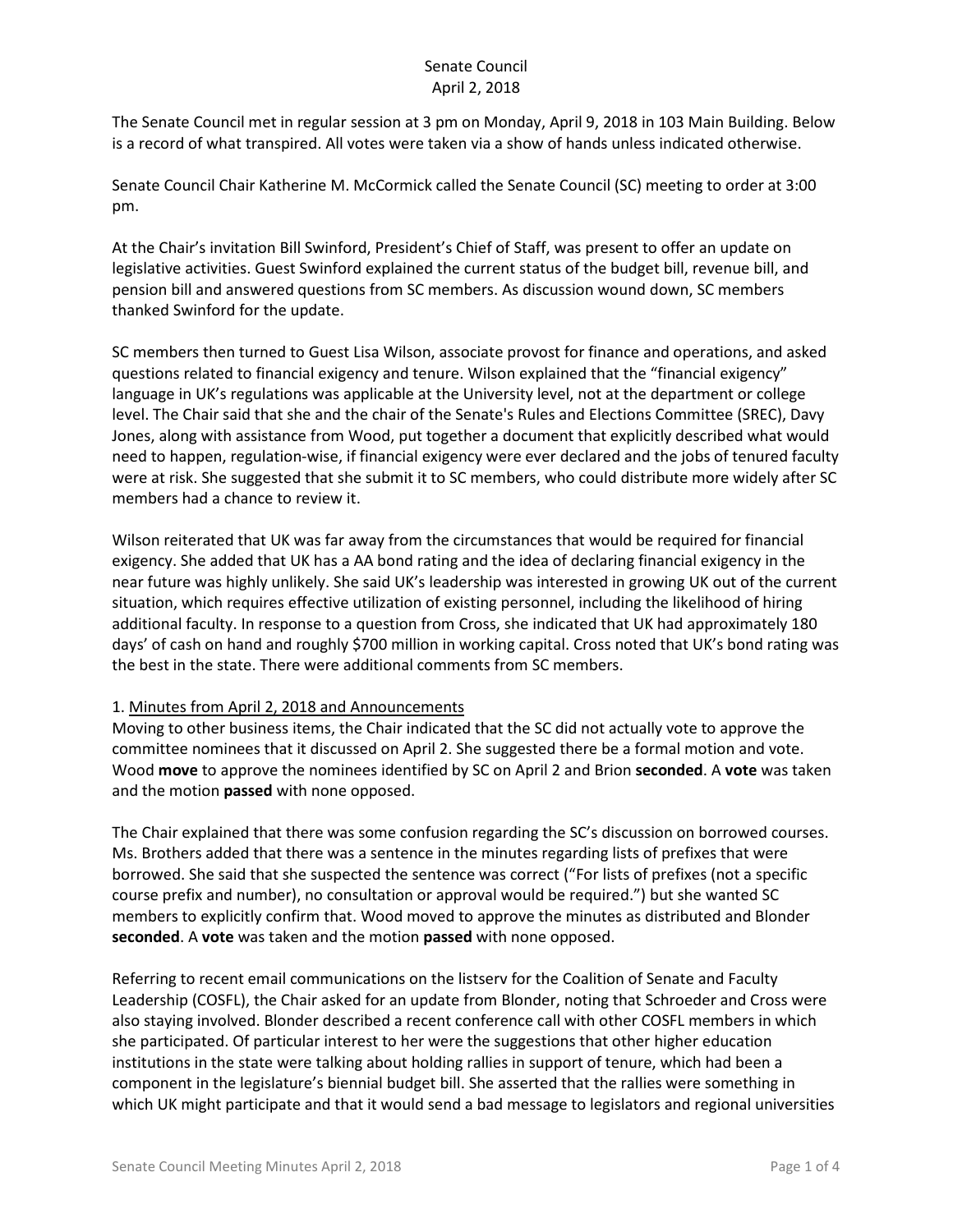if UK did not participate. Bird-Pollan spoke in favor of broadening the subject of the rally so that it would be more inclusive, particularly for faculty in non-tenurable title series. SC members asked Blonder a series of questions regarding what the other institutions in the state might be planning.

There was extensive discussion among SC members, some of whom opined that it was important to express support for the right of other institutions to rally, but that the rally was unlikely to change anything. After some comments about possible language of a motion, Wood **moved** that SC endorse the calling of campus rallies by Coalition of Senate and Faculty Leadership (COSFL) on Thursday as a way for faculty, students, and staff to express their concerns about legislative actions that have serious implications for higher education. Blonder **seconded**. Grossman said that the motion raised all sorts of additional questions about the rally, particularly that of who would be responsible for planning it. During discussion, Wood clarified that the intent of her motion was to endorse rallies in general, not to imply that SC would organize any such rally. There were additional comments. Noting that it was 4 pm, the Chair asked Ms. Brothers to read the motion and suggested that a vote should be taken soon.

There were a few additional comments. The Chair called for a **vote** and the motion **passed** with four in favor, two opposed, and four abstained. During some brief comments after the vote, Cross indicated that Blonder could let COSFL representatives know that SC supported the rallies taking place, but was not organizing a rally.

Moving on to other announcements, the Chair said that Osterhage agreed to chair the Senate's Academic Planning and Priorities Committee (SAPPC).

There is interest by Registrar Kim Taylor to require faculty to have grades submitted by 5 pm on the date when they are due, instead of 11:59 pm on the date when they are due. She said that such a proposal had been circulated to other campus stakeholders. The Chair had reminded the Registrar that the academic calendars (with "midnight") had already been approved for this year and next year, so Taylor would need to come to SC and perhaps to Senate, to change the time by which grades would be due. The Chair said she was told that there were 1,400 missing grades most recently. SC members discussed the issue of late grades and if a time change from 11:59 pm to 5:00 pm would solve the problem. Brion and Wood pointed out that with 34,000 UK students each taking five courses each, 1,400 grades would be (approximately) less than 1% of all grades submitted. Brion opined that if she were in production engineering, an error rate of less than 1% could be considered a reasonable error rate.

The Chair explained that the day's agenda did include an item from the Registrar, but that part of it pertained to distance education. The Chair shared with the Registrar that the distance learning-related details needed to be vetted with the Senate Committee on Distance Learning and eLearning (SCDLeL) prior to SC reviewing the proposal.

The Chair requested that SC rearrange its agenda to accommodate invited guests, as well as an agenda item regarding the membership of the Senate's Advisory Committee on Privilege and Tenure. Tagavi **moved** to approve those changes and Grossman **seconded**. A **vote** was taken and the motion **passed** with none opposed.

3. Degree Recipient

a. May 2018 In Memoriam Honorary Degree Recipient

i. College of Medicine Student RC-05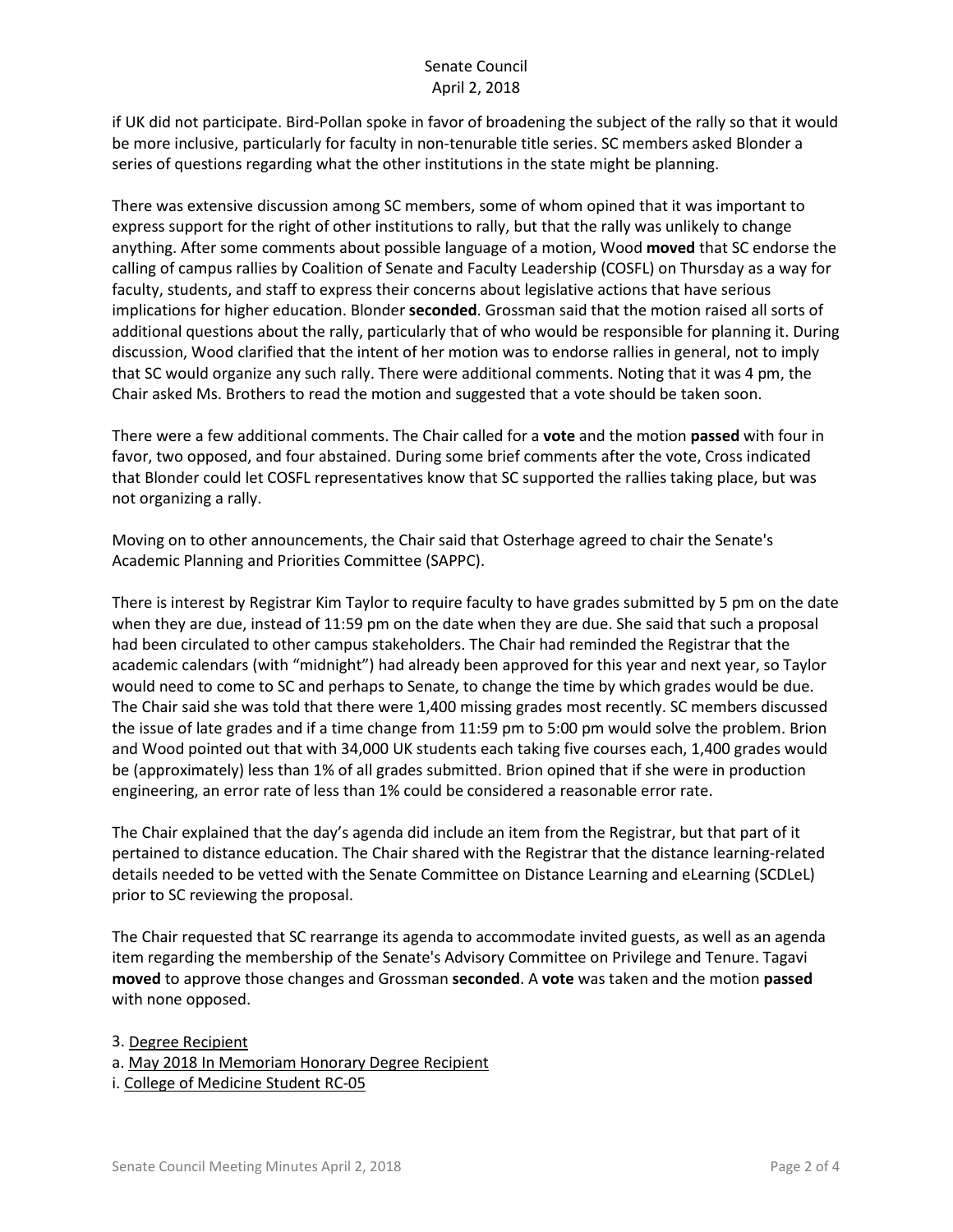Guest Andrew Hoellein (ME/Internal Medicine), associate dean for student affairs, explained that his college had another request for an In Memoriam degree, this time for a medical student who was in his third year. He said that the family had requested it and was supported by College of Medicine Dean Robert DiPaola.

Grossman **moved** that the elected faculty members of SC approve College of Medicine student (RC-05) as the recipient of an In Memoriam honorary degree, for submission through the President to the Board of Trustees. Brion **seconded**. A **vote** was taken and the motion **passed** with none opposed.

#### 4. Committee Reports

## a. Senate's Admissions and Academic Standards Committee (SAASC) – Herman Farrell, Chair i. Proposed Change to Master of Public Policy

The Chair explained that Farrell could not attend, but that committee member Hulse (BE/Accountancy) was in attendance to present the proposal. Guests Ron Zimmer (GS/Martin School of Public Policy and Administration, director) and Nicolas Petrovsky (GS/ Martin School of Public Policy and Administration) were present and participated in the discussion.

Wood asked if the proposed new track had a different number of credit hours (30 credit hours) than the existing number of credit hours for the program (37 credit hours) and Hulse answered in the affirmative. Wood asserted that it was not possible to have a program where tracks had different numbers of credit hours. SC members discussed possible solutions for the proposal, such as transfer of existing graduate credit or use of experiential education. Wood noted that at the graduate level, credit could not be granted for experiential courses. There were a number of suggestions from SC members about possible solutions.

Grossman **moved** to pass over the proposal until further clarification about tracks with different credit hour requirements was available. Wood **seconded**. Schroeder said that she had sent a text to Assistant Provost for Strategic Planning and Institutional Effectiveness Annie Davis Weber and Weber had replied via text to indicate that different credit hour requirements for different tracks within the same program would not violate any requirements from the Council on Postsecondary Education, although she was not sure if there were any such limitations in the *Senate Rules*. Tagavi commented that one way to increase the required credit hours for the track was for students in the Executive track be given an opportunity to test out of the econometrics course because Zimmer had previously explained that the course was not advanced enough for the students enrolling in the Executive track. There were a variety of additional comments and suggestions.

When discussion wound down, a **vote** was taken and the motion **passed** to pass over with none opposed. In response to a question from Blonder, the Chair said that the proposers would need to contact Graduate School Dean (interim) Brian Jackson and Assistant Provost for Strategic Planning and Institutional Effectiveness Annie Davis Weber to solicit confirmation that the proposal did not conflict with existing policies at the CPE and Graduate School.

### *Nominee for Vacancy on Senate's Advisory Committee on Privilege and Tenure*

The Chair asked SC members to deliberate on a replacement for one of the members of the SACPT. SC members identified four faculty from the special title series (non-clinical phase) as nominees. Grossman **moved** to approve the nominees and Schroeder **seconded**. A **vote** was taken and the motion **passed** with none opposed.